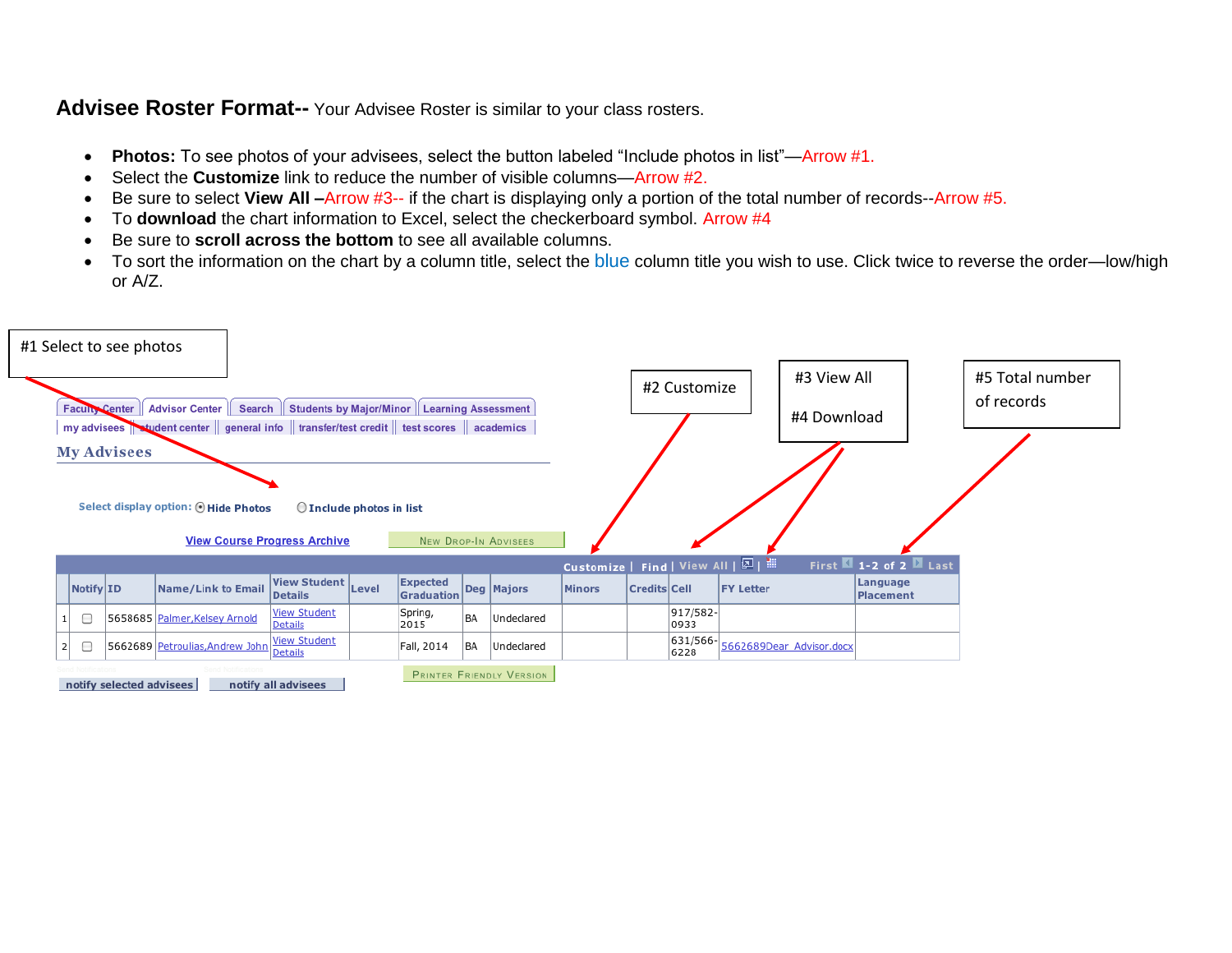## **Using your Advisee Roster**

- **Email** To send an email to ONE advisee, just select the student's name; to send an email to SOME but not all, check the boxes in the Notify column at the left and select the "notify selected advisees" button at the bottom; to send an email to ALL your advisees, just select the button at the bottom labeled "notify All Advisees."
- **View Student Details:** in addition to the information on the roster, use this link to reach each advisee's Student Center page where you can see information in the same way the student sees it: **Class Schedule**, **Degree Requirements**, **Unofficial Transcript**, **Transfer/AP/Test report**, **cell phone numbers**, etc.
- **Progress Report Archive** Since all progress reports your advisees have received are contained in this archive, there is no need to story the initial email messages you receive notifying you that a report has been logged.
- The **Language Placement** column also contains a notation if the student has been *exempted* from the **First Year Writing Requirement.**
- FY student **Advisor Letters** are available from the roster AND from the student's own Student Center page. See below on "View Student Details" link. If your computer blocks this from popping up, hold CTRL while you click on the file in this column.
- **New Drop-In Advisees** Select the button on this page to find similar information about students you are advising who are not assigned to you as advisees.